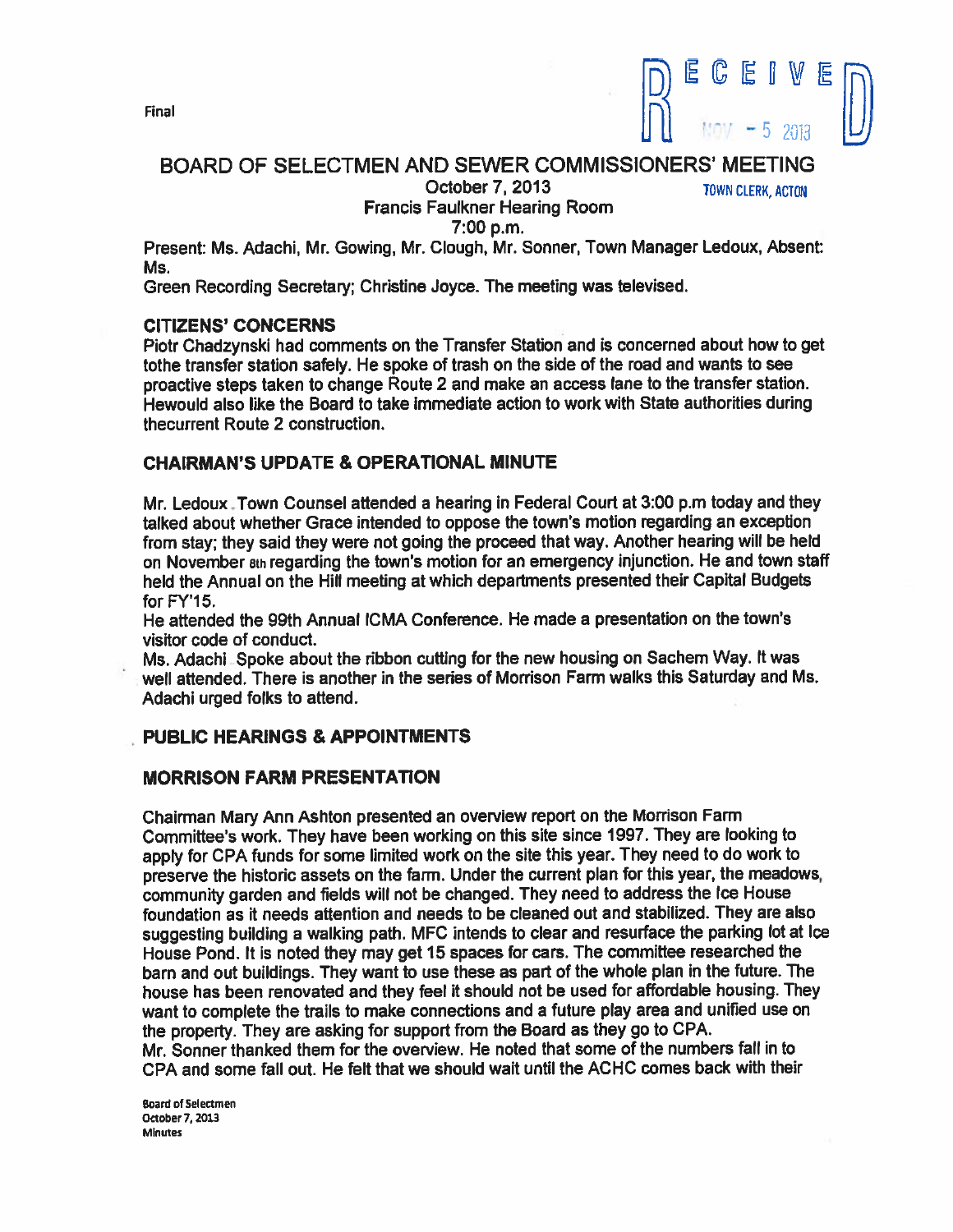suggestions and that we would rather do something sooner instead of leaving it in the wind. Mr. Clough thanked them for the tour. He found Bill Klauer's presentation very informational. He wanted to know what people are thinking about <sup>a</sup> use for the farm house and what we can do with it.

Ms. Adachi said she would like to see the house occupied by <sup>a</sup> care taker. She said the ACHC will be looking into the possible use of the house for affordable housing. Mr. Cowing asked about the entire walk around the pond. He asked where that will stop under the current plan. It would go to midway in the meadow and ends up at Ice House Pond. They all felt we need to ge<sup>t</sup> <sup>a</sup> short term plan for now. If we do something we need to limit the occupancy of the house to two years. He spoke about the route to the fields and asked about altering the parking so that people would not be walking through the house area.

Ms. Ashton said they do not want to pu<sup>t</sup> parking in the paddock and they want to leave it as is, and it was <sup>a</sup> conscious decision to pu<sup>t</sup> the parking at Ice House Pond. There is <sup>a</sup> new septic system that was installed when the town took it over, and they feel it is in good order. The Town Manager will check with the building dept. about occupancy. Herman Kabakoff asked if the barn is well enough to wait. It was noted that the barn was not that good but structurally Ok when it was reviewed <sup>a</sup> couple of years ago. Ms. Ashton asked for the Board's suppor<sup>t</sup> throughout the CPA process and will check back before November as they finish the presentation to CPC.

#### CVS SITE PLAN CONTINUED FROM SEPTEMBER 9, TO OCTOBER 21ST AT 8:10

Mr. Sonner— Moved to continue to October 2js1 Mr. Cowing ,second. UNANIMOUS VOTE

#### MINUTEMAN REGIONAL VOCATIONAL TECHNICAL SCHOOL DISTRICT DISCUSSION WITH THE BOS REPRESENTATIVE, NANCY BANKS

Nancy Banks discussed the Minuteman Regional Vocational Technical School with the Board.

She asked that the Board suppor<sup>t</sup> legislation, 5228, to provide additional funding for regional and regional vocational school building projects. Ms. Banks outlined the major components of the bill and asked if anything in it raised red flags. Mr. Ledoux felt the formula was fair and better then the way it has been done in the past.

Mr. Cowing questioned the non-member costs to be paid by the member towns. He was concerned about the size of the proposed building. Ms. Banks said that for efficiency, they need to size it to 800 students. She feels we need to educate people on the issues that the graduates go on to the same colleges as the AB graduates and will have good paying jobs while in college due to their education at Minuteman.

Mr. Sonner asked if the proposal had <sup>a</sup> change in voting for budgets from all 16 communities having to reach agreemen<sup>t</sup> to <sup>a</sup> 213 vote. Mr. Sonner asked if there are community withdrawals, how are the OPEB liabilities addressed. He wanted to be sure we are not left holding the costs as towns exit.

Ms. Banks said she needed <sup>a</sup> sense tonight from the board for their suppor<sup>t</sup> of S228 and will have more information when she meets with the school committee to discuss this and will ge<sup>t</sup> back to the Board.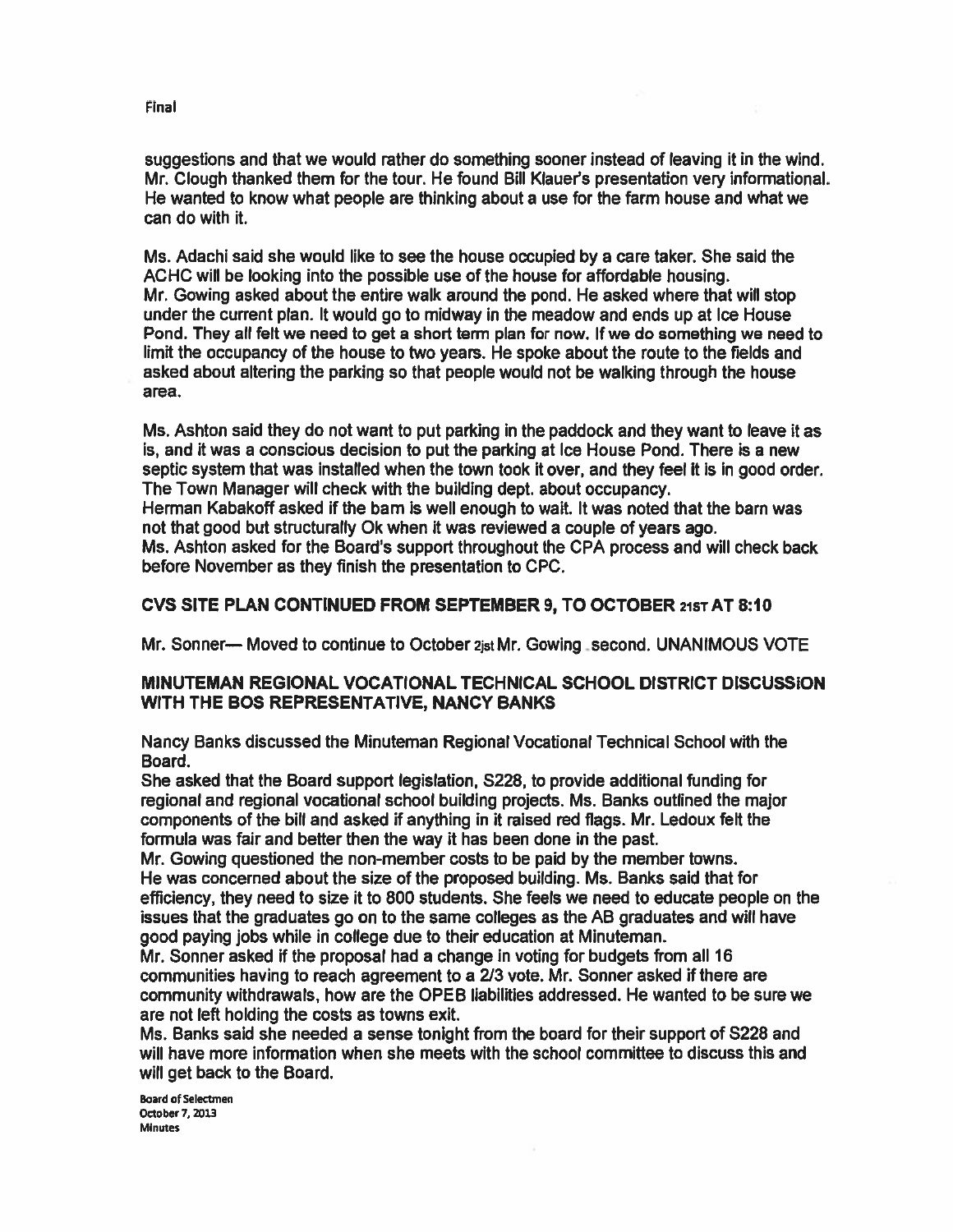Ms. Adachi asked if we could vote on this later. Ms. Banks said the letter needs to be transmitted by early November.

#### SELECTMEN'S BUSINESS

#### TOWN MANAGER TO PRESENT DEPARTMENTAL STRATEGIC PLAN

Mr. Ledoux outlined the process used to create the strategic plan, the flip charts used during the meeting, the employee recognition programs, and discussed employees going to Suffolk University as par<sup>t</sup> of an MMA program. They did not talk about long range or strategic plan. He presented <sup>a</sup> slide show on the mission statement for the town. Mr. Sonner said he liked it and that he felt it looked good. He asked about the HR aspect and if it is visible to the public. He wanted to be sure that the goals and objectives aligned with the 2020 Plan. Mr. Clough noted it was <sup>a</sup> lot of work and did not know that it would be so filled with information.

#### REQUEST FOR A FEE WAIVER FROM THE STORM WATER BYLAW, CHAPTER U, 564 MASSACHUSETTS AVE.

The Health Director is recommending to keep the permit fee for this reques<sup>t</sup> at \$1 10 and that the fee not be waived. He noted that there is run off into the storm drains at this parking lot.

Mr. Sonner asked about the fee and asked about it being two parcels on the corner. He noted he should have asked the Health Director yesterday.

Mr. Cough Moved to not waive the fee as requested. Mr. Gowing second. UNANIMOUS VOTE

#### FOLLOW UP DISCUSSION ABOUT 20-12 PROPOSAL FOR SINGLE POLLING LOCATIONS

Ms. Adachi spoke about proposals to consolidate polling at one location. The LWV approached the Board and agreed to do <sup>a</sup> review of the issue themselves. They came back with <sup>a</sup> repor<sup>t</sup> just before town meeting. There were <sup>a</sup> lot of issues and the school department has made <sup>a</sup> commitment to make the two polling locations work for the time being.

Mr. Sonner said it was more efficient to have <sup>a</sup> single polling location for the town clerk's department, but felt that we should stay with what we have been doing for now. Mr. Clough said that he has not had any issues there when he votes.

Mr. Gowing said it would be ideal to find <sup>a</sup> space outside the schools and felt we should not have the voting at the schools. We are going to ask the region to approve this and they could say no and look at <sup>a</sup> plan that has us out of the schools

Ann Kadlec said there are issues and noted that the sq. footage is limiting. Voting at the High School would allow workable parking. It would work better at the High School and not at the Junior High. She considered the goa<sup>l</sup> to ge<sup>t</sup> us all in one space that can expand. The sense was to keep it at two locations and to look at it again later on. Mr. Clough

Board of Selectmen October 7, 2013 **Minutes** 

Final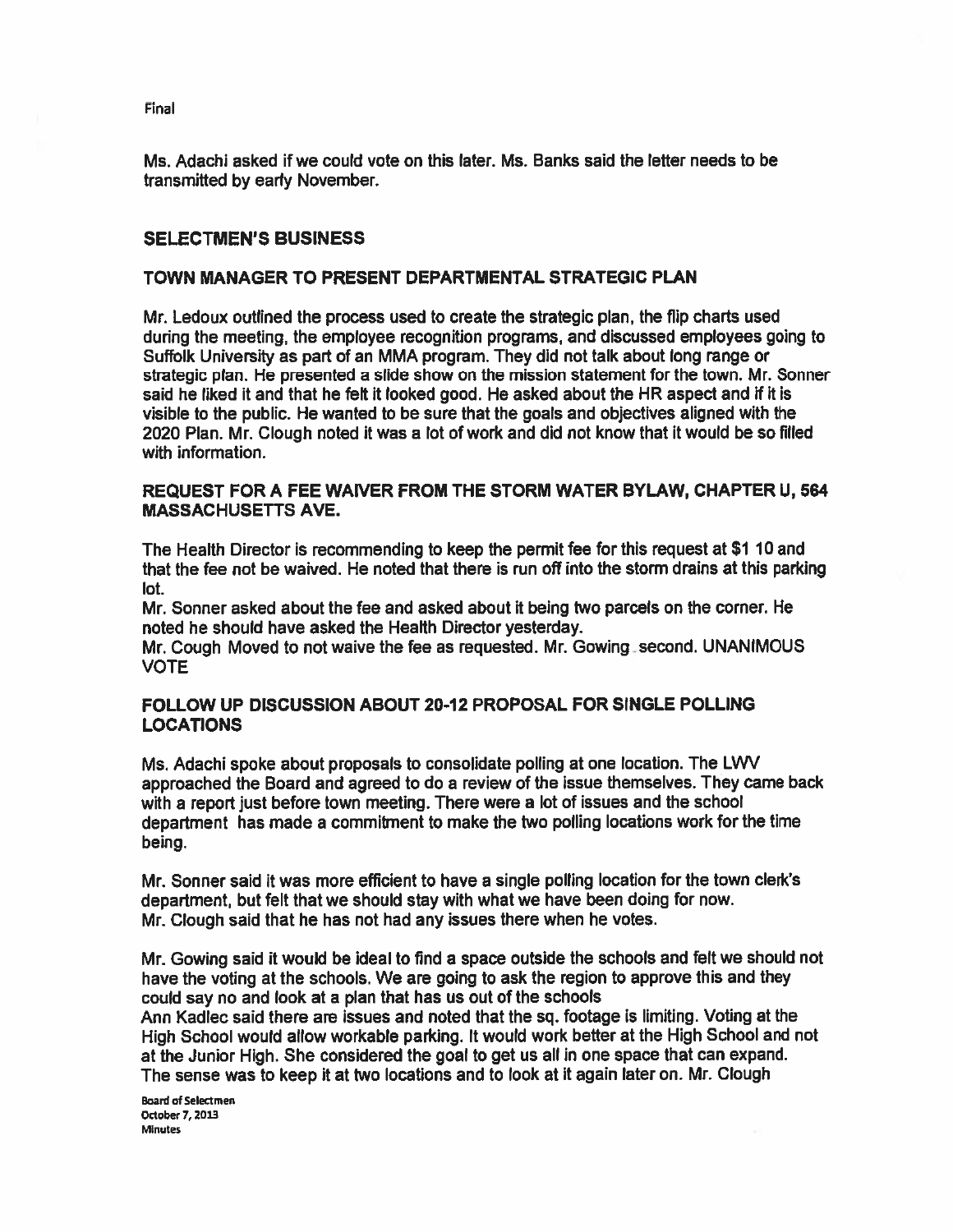suggested that the Town ge<sup>t</sup> the LWV and the Town Clerk in to discuss and continue to study issues on both sides, and that it be over seen by the Town Manager, his Assistant, and <sup>a</sup> Selectmen.

Mr. Cowing Moved to keep two polling locations for one more election cycle and to evaluate the actual need in town and then change our voting procedure accordingly. Mr. Clough second. Motion WITHDRAWN

Mr. Cough asked when we want to revisit this. Ms. Adachi suggested May or June 2014 would be <sup>a</sup> good time.

We will pu<sup>t</sup> it on the agenda for May and give plenty of notice.

Ms. Adachi noted we should have <sup>a</sup> school representative in this discussion. Mr. Sonner- Moved to keep two polling places through 2014 and to address the issue again at <sup>a</sup> Board of Selectman meeting next May. Mr. Cough second. UNANIMOUS VOTE

#### SELECTMEN'S REPORTS

Mr. Sonner .Went over the agenda for the November meeting of the Green Advisory Committee. OML following up for committees.

Mr. Clough —spoke about having someone from the school address the fact that Danny's Place is not having their lease renewed. He said that we need to take <sup>a</sup> stand on the consideration of all the grade schools on one bus route and noted that it will double the traffic. It was suggested it be discussed at ALG. The Town Manager will also address this with the Superintendent.

OPEB meets Wednesday and Open Space Committee spoke about spaghetti lots and how they are not allowed by other towns. OSC asked that we look in to stopping this. DRB reviewed the Meadows Project. They want to ge<sup>t</sup> this on the agenda to see if the Board thinks they are doing <sup>a</sup> good job. The Finance Committee Point of View draft is out. Ms. Adachi WRAC met with their consultant and are working on <sup>a</sup> draft which the Health Director has offered to help on. They want to be closer to bringing this to Town Meeting. She will be meeting with Town Manager, Moderator, and COD on October29 regarding accessibility issues at town meeting.

Mr. Gowing LRTA the LRTA had its state audit and did very well no major findings, two issues to be corrected will be creation of an OPEB trust in the creation of <sup>a</sup> compensation committee within the board. This will be the first year that the state pays them up front on their budget rather than reimburse them at the end of the year making them borrow money in the past. Their new \$8 million garage renovation went out to bid. A new state requirement will be to have <sup>a</sup> person with disabilities and <sup>a</sup> general rider from the communities on their board as <sup>a</sup> voting member for one-year terms. They will rotate annually from town to town. To begin, the PWD will be from Lowell and the rider will be from Acton. The town manager can choose the potential board member from Acton citizens.

Cory Atkins —1. The 1215 A.D. Magna Carta, the document upon which most of our common laws are based, will be coming to Massachusetts to the MFA in the Clark Museum from

Board of Selectmen October 7, 2013 Minutes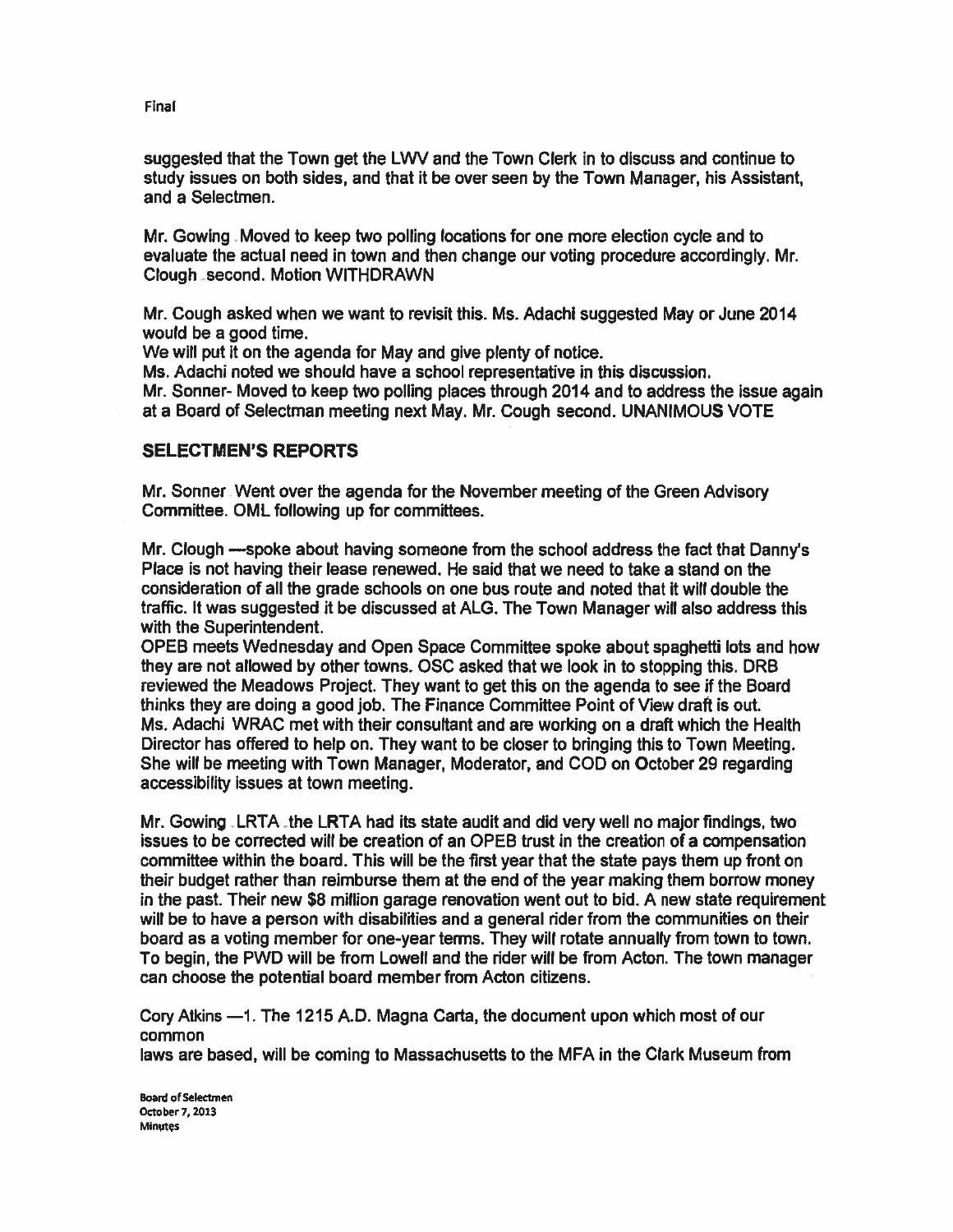England between June and August 2014. 2. The legislature authorized \$300 million in chapter 90 monies; the governor vetoed it in the legislature overrode his veto unanimously but the Governor is only willing to release \$200 million to the cities and towns. 3. She has filed <sup>H</sup> 2945, an act relative to double utility poles. This bill aims to locate, identify and eliminate double utility poles in all communities. 4. Municipal sub bids when municipalities build new buildings, they oflen sub bid portions of the construction such as elevators. If <sup>a</sup> municipality receives fewer than three sub bids, it must accep<sup>t</sup> one, even if the price is higher than the estimated cost. This comes from the AG's office. Her office is investigating. The threshold is quite low -\$100,000.5. The Ways and Means committee has agreed to take up OPEB this fall session. <sup>I</sup> asked her to write <sup>a</sup> letter to the DESE regarding their plan to decrease tuition for nonmember towns at Minuteman vocational school. She represents three Minuteman towns: Acton, Carlisle, and Concord.

HIT -the health insurance trust had another presentation on retirees' par<sup>t</sup> <sup>D</sup> drug costs. Currently the trust is using RDS and is considering EGWP. The switch would mean lower drug costs to the retirees but would eliminate some of the current covered drugs like vitamins and lifestyle drugs. The list of accepted drugs is set by the federal governmen<sup>t</sup> annually.

COA the director gave an overview of the state annual repor<sup>t</sup> on COA's. There was discussion around the senior center development committee and the exercise course registration issues that the board has recently heard about. They also talked about the best way to move the senior tax relief legislation forward similar to Sudbury.

MMA breakfast the MMA breakfast was held in Shirley and was attended by the towns primarily in Representative Benson's district. Rep. Benson and State Sen. Jamie Eldridge attended. <sup>A</sup> good par<sup>t</sup> of the discussion revolved around chapter 90 and chapter 70 funding as well as OPEB. Another concern was the cost associated with prevailing wage. There are several major projects in various towns that prevailing wage increased costs by <sup>a</sup> third. Determination of how prevailing wage is calculated also came up for discussion. Jamie brought up new legislation that he's filing including:

<sup>A</sup> water infrastructure bond bill to replenish the enterprise fund for water districts coupled with sustainable water regulations -based on stream and River flow.

Green infrastructure storm water managemen<sup>t</sup> Bill for decentralized water treatment bond that would also allow technical assistance for cities and towns.

And <sup>a</sup> housing bond bill to replenish the low income tax credit account which is out of cash. Jen Benson brought up the following issues:

She is the vice chair of healthcare finance this year.

The legislature is looking at <sup>a</sup> bill better controlling compounding <sup>p</sup>harmacies.

She's on the public service commission which has oversight on OPEB. Any thoughts or concerns on the governor's reform bill should be directed to her.

She is looking to develop <sup>a</sup> SPED stabilization fund to help with large changes for communities in SPED costs.

Board of Selectmen October 7, 2013 Minutes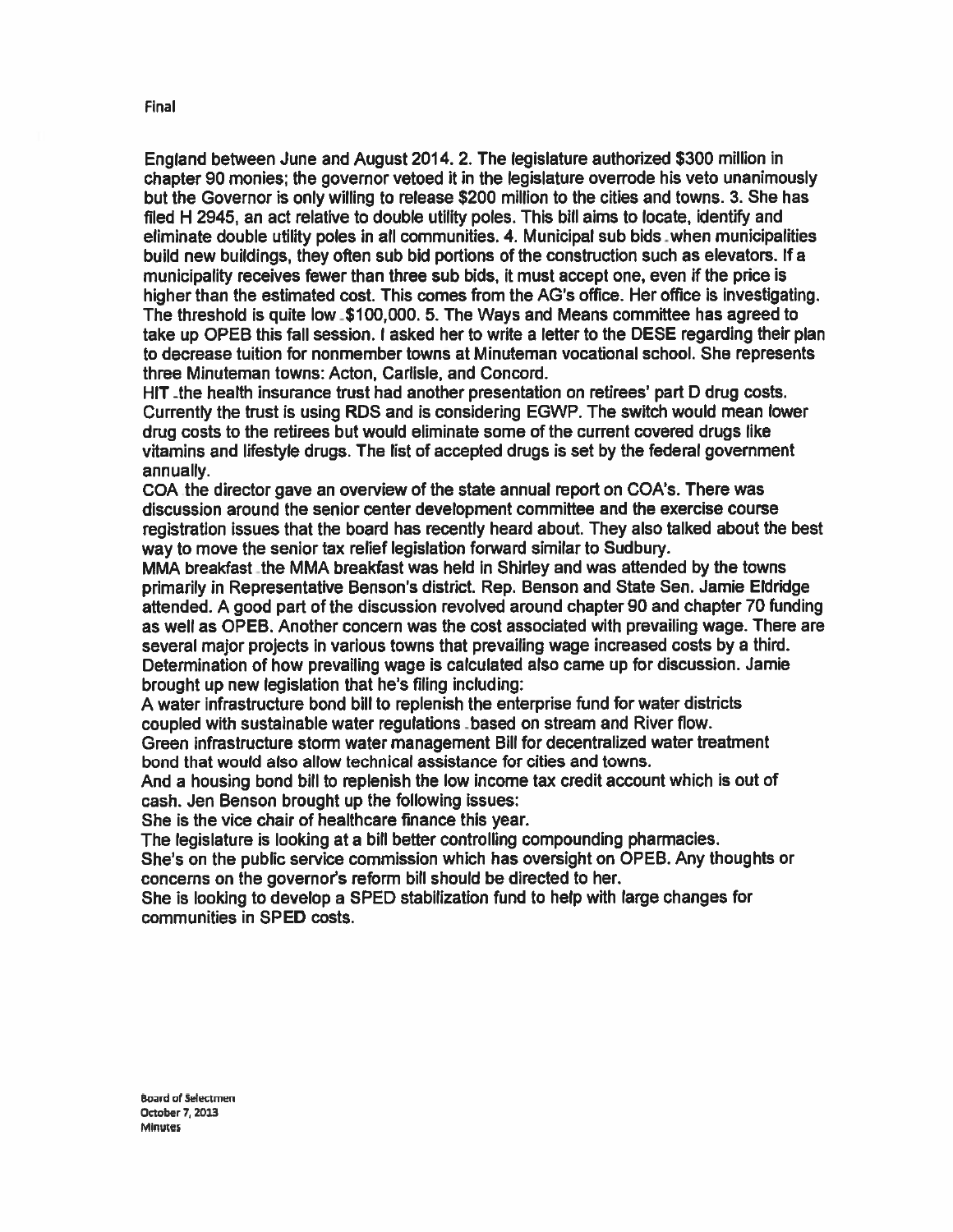Final

#### CONSENT

Mr. Cowing Hold Extra Consent-Yard Sale traffic situation. Urge them to hold it behind the library, they cannot approve of the front lawn. inal<br>
SONSENT<br>
Ar. Gowing Hold Extra Consent Yard Sale traffic situation. Urge them<br>
brary, they cannot approve of the front lawn.<br>
Ar. Gowing Moved to approve the Consent Items Mr. Sonner second.<br>
COTE<br>
Ar. Sonner - Moved

Mr. Cowing Moved to approve the Consent Items Mr. Sonner second. UNANIMOUS VOTE

Mr. Sonner - Moved to approve the reques<sup>t</sup> from the Boy Scouts for use of the lawn if held behind the library off Main Street. Mr. Gowing second. UNANIMOUS VOTE

dTiristine Joyce Clerk PC<br>Christine Joyce Clerk PC<br>Recording Secty '' Clerk Clerk

Board of Selectmen October 7,2013 Minutes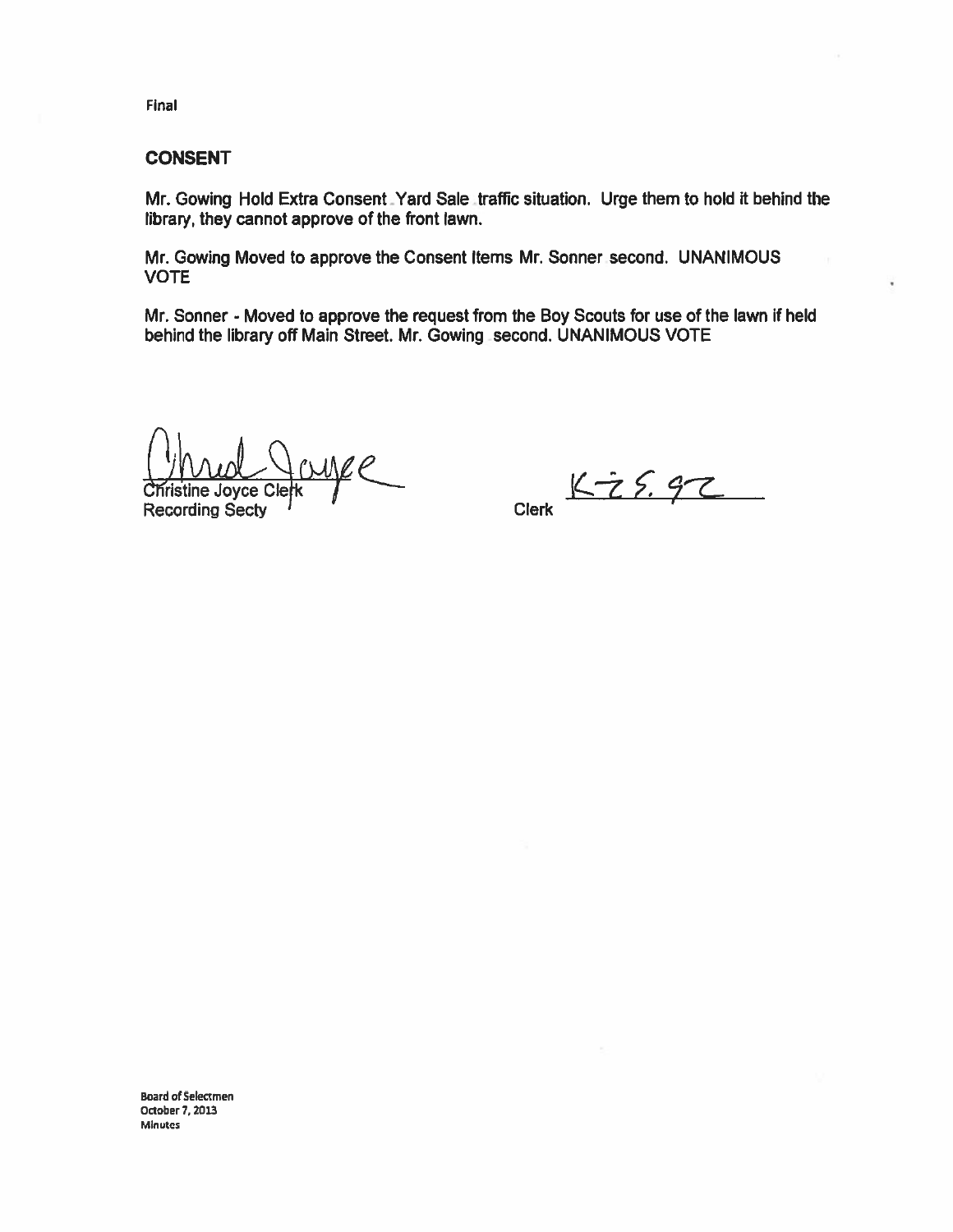# BOARD OF SELECTMEN & SEWER COMMISSIONERS' MEETING AGENDA

 $\bigcap$ 

 $|0|$ 

Francis Faulkner Hearing Room October 7, 2013 7:00 P.M.

I. CITIZENS' CONCERNS

 $\ddot{\phantom{1}}$ 

### **II. PUBLIC HEARINGS AND APPOINTMENTS**

- 1. 7:05 CHAIRMAN'S UPDATE!OPERATIONAL MINUTE The Chairman will briefly update the Board. The Town Manager will provide <sup>a</sup> brief report.
- 2. 7:10 MORRISON FARM PRESENTATION See enclosed materials
- 3. 7:35 SITE PLAN, CVS CONTINUED FROM SEPTEMBER 9TH See enclosed materials
- 4. 7:55 NANCY BANKS, SELECTMEN'S REPRESENTATIVE TO MINUTEMAN REGIONAL VOCATIONAL TECHNICAL SCHOOL DISTRICT WILL UPDATE THE BOARD AND ASK FOR BOARD SUPPORT FOR SENATE BILL NO. 228

See enclosed materials

#### SELECTMEN'S BUSINESS

- 5. TOWN MANAGER TO PRESENT DEPARTMENTAL STRATEGIC PLAN See enclosed materials
- 6. REQUEST FROM HOWARD CANNING FOR A FEE WAIVER FROM THE STORM WATER BYLAW CHAPTER U, AT 564 MASSACHUSETTS **AVENUE**

See enclosed materials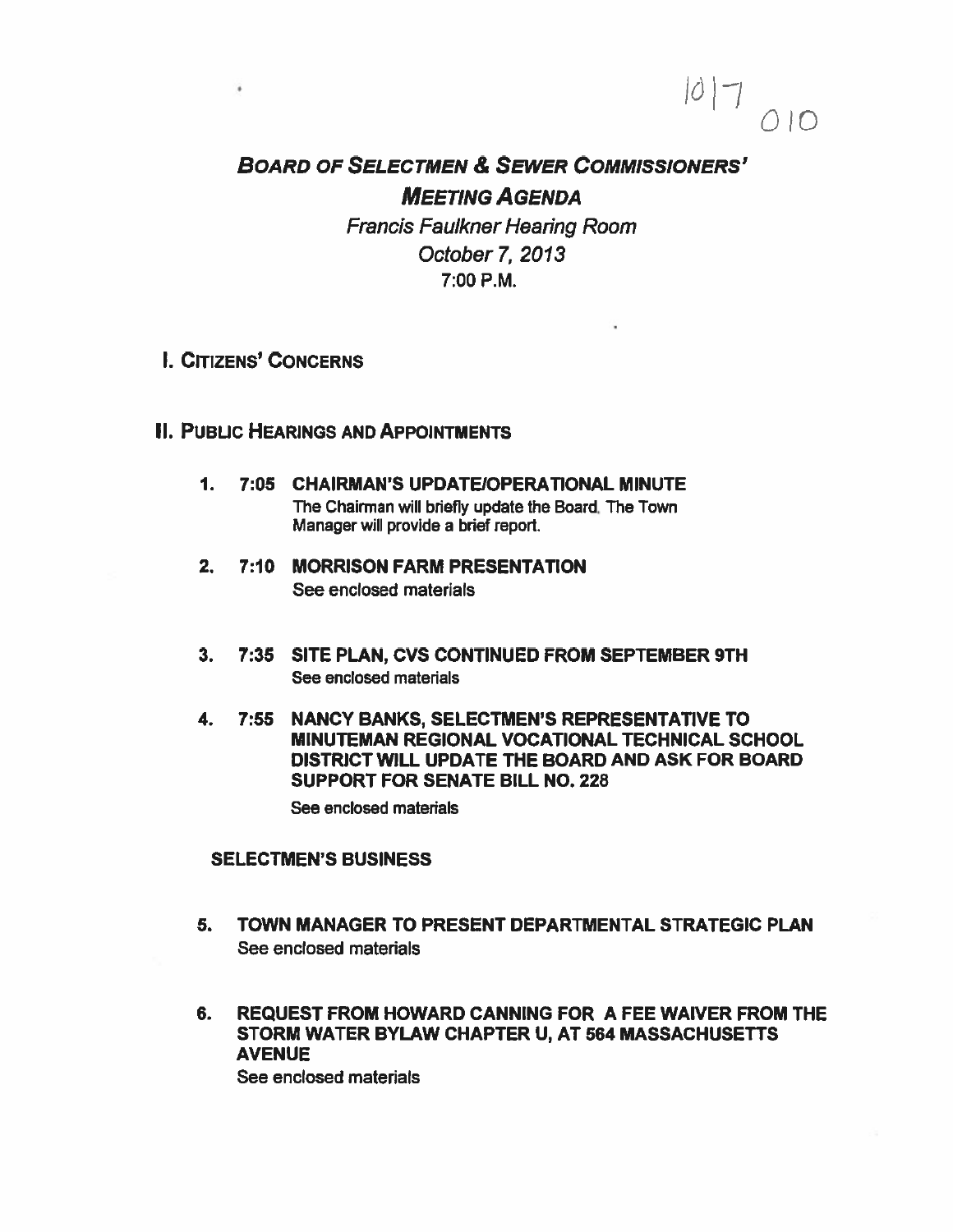7. FOLLOW UP DISCUSSION ABOUT 2012 PROPOSAL FOR SINGLE POLLING LOCATIONS

#### SELECTMEN'S REPORTS

### III. CONSENT AGENDA

- 8. UNITED NATIONS DAY PROCLAMATION, 2013 See enclosed materials
- 9. DISPOSAL OF OBSOLETE MATERIALS, MEMORIAL LIBRARY See enclosed materials
- 10. COMMITTEE APPOINTMENT, LESLIE JOHNSON, COMMISSION ON DISABILITIES, ASSOCIATE MEMBER TO FILL THE UNEXPIRED TERM OF MS. KOHOUT TO 6130114 See enclosed materials

#### 11. ACCEPT GIFT, PLANNING DEPARTMENT

See enclosed a glft of \$5,000.00 to be used to pay consultant fees for cell tower review, 5 Craig Road

See enclosed materials

# EXECUTIVE SESSION

#### ADDITIONAL INFORMATION

See enclosed correspondence that is strictly informational and requires no Board action

#### FUTURE AGENDAS

To facilitate scheduling for interested parties, the following items are scheduled for discussion on future agendas. This is not <sup>a</sup> complete agenda

October 21 November 4

Non-Display Class II Dealer's License Northeast Collection, Inc. 107 Great Road Acton Memorial Library Long Range Plan Nursing Service DiscussIon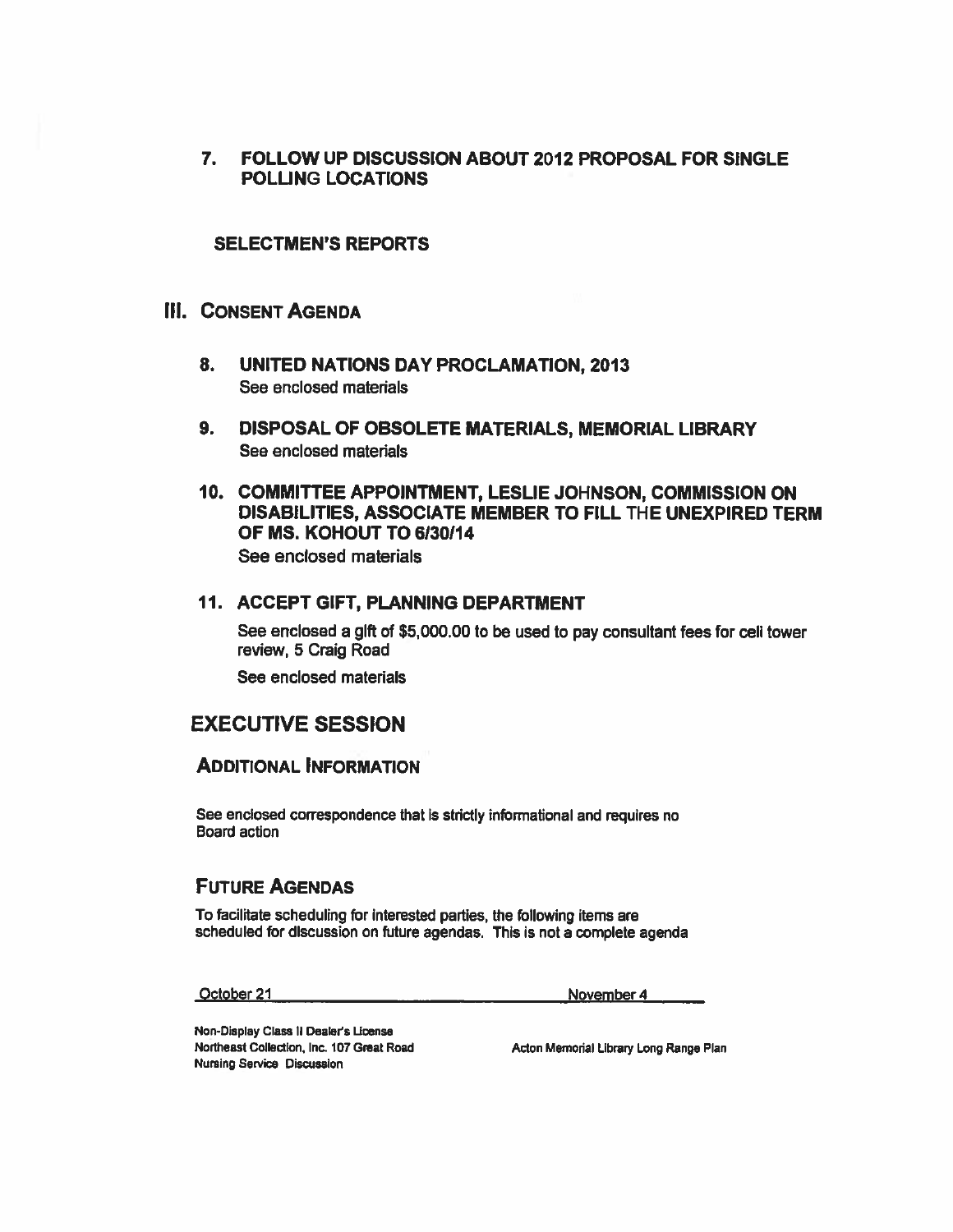#### PENDING MINUTES PENDING COMMITTEE APPOINTMENTS

May 13, September 9 &23 AWAITING VCC REVIEW AND RECOMMENDATION

Vandama Sharma - Interested in Sustainable Housing - applicant will sit in on Committee's to see what she feels would be appropriate for her interests

AWAITiNG BOS REVIEW AND RECOMMENDATION

NW. Flood — NA Fire Station Task Force Robert Puffer — NA Fire Station Task Force Robert Ingram — NA Fire Station Task Force Dale Chayes — NA Fire Station Task Force Peter Balkus - NA Fire Station Task Force Gerry McCanhy — NA Fire Station Task Force Maura Harrington — NA Fire Station Task Force Malcom MacGregor— NA Fire Station Task Force

Suzanne Buckmetter —Board of Appeals -JA Renato Nakagomi - Green Advisory Committee — JS Aaron Goff - HDC-MG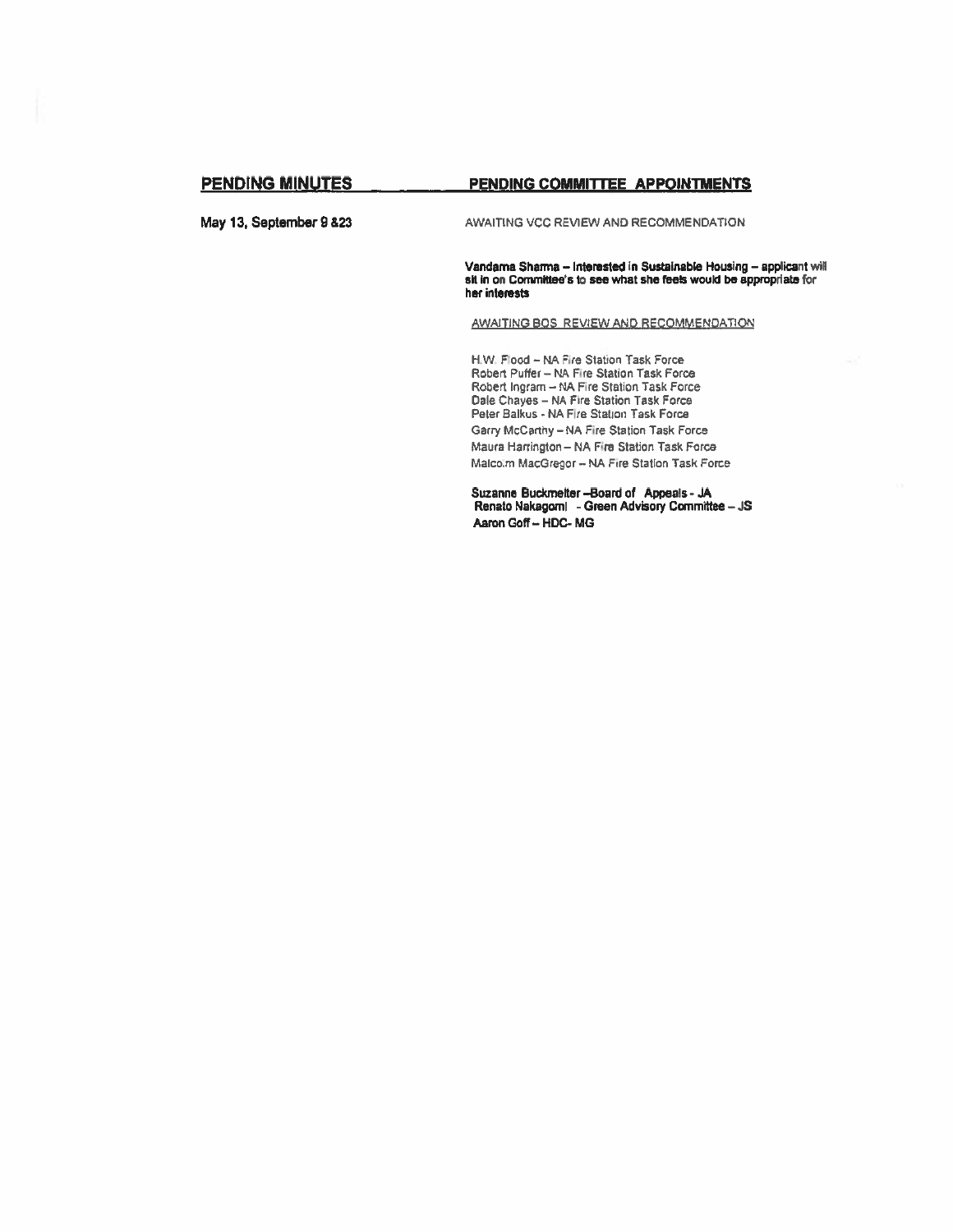| <b>A</b> Xerox DocuShare<br>Home Content Map What's New Users &<br>Groups Help        |                                                                                        |         |                         |              |                                                         |  |  |  |
|---------------------------------------------------------------------------------------|----------------------------------------------------------------------------------------|---------|-------------------------|--------------|---------------------------------------------------------|--|--|--|
| manager Logout My DocuShare My Tasks                                                  | Search<br>In:<br>This Collection V Advanced                                            |         |                         |              |                                                         |  |  |  |
| <b>E. My Background Jobs (91)</b>                                                     |                                                                                        |         |                         |              |                                                         |  |  |  |
| Location: Home » Public Meetings » Board of Selectmen » 2013 » 10-07 » Agenda Listing |                                                                                        |         |                         |              |                                                         |  |  |  |
|                                                                                       | Agenda                                                                                 |         |                         |              | <b>E</b> Properties<br><u>ናን</u> Add to Favorites<br>ъ. |  |  |  |
| Edit Selected                                                                         | Go<br>Add                                                                              | Go      |                         |              | Refresh<br>r.<br>$\sum$                                 |  |  |  |
| Туре<br>□                                                                             | <b>Title</b>                                                                           | Owner   | <b>Edited</b>           | <b>Size</b>  | Actions                                                 |  |  |  |
| 偈<br>ΙI                                                                               | 010 Agenda, Board of<br>Selectmen, October 7,<br>2013. 日                               | manager | 10/03/13                | <b>56 KB</b> | 幻既因□▼                                                   |  |  |  |
| 司<br>Ιł                                                                               | 015 (2) Morrison Farm<br><b>Materials P</b>                                            |         | manager 10/03/13        | <b>80 KB</b> | 日配因口~                                                   |  |  |  |
| 包<br>П                                                                                | 020 (3) CVS Project<br>Materials, 400 Mass Ave.<br>Site Plan 8.1.13-444                |         | manager 10/03/13        | 348 KB       | 日明田田々                                                   |  |  |  |
| 冠                                                                                     | 030 (4) Minute Man<br><b>Regional Agreement and</b><br><b>Draft Amendments P</b>       |         | manager 10/03/13        | 1 MB         | 日曜団ロャ                                                   |  |  |  |
| 冠<br>┓                                                                                | 040 (5) Succession<br><b>Planning and Town of</b><br><b>Acton Strategic Plan &amp;</b> | manager | 10/03/13                | 351 KB       | 可附因ロュ                                                   |  |  |  |
| 囹<br>◻                                                                                | 050 (6) Request for Fee<br><b>Walver, Mr. Howard</b><br><b>Canning P</b>               |         | manager 10/03/13 991 KB |              | 日曜田一~                                                   |  |  |  |
| 囹<br>П                                                                                | 060 (8) United Nations<br>Day Proclamation                                             |         | manager 10/03/13        | 24 KB        | 日昭田口~                                                   |  |  |  |
| 园<br>$\Box$                                                                           | 070 (9) Disposal of<br><b>Obsolete Materails, AML</b><br>ē                             |         | manager 10/03/13        | <b>13 KB</b> | 日邸囚口~                                                   |  |  |  |
| 园<br>□                                                                                | 080 (10) Committee<br><b>Appointment COD, Leslle</b><br>Johnson <b>P</b>               |         | manager 10/03/13        | 140 KB       | 558007                                                  |  |  |  |
| 冠<br>□                                                                                | 090 (11) Accept Gift,<br>Planning Department                                           |         | manager 10/03/13        | 25 KB        | 日昭図ロャ                                                   |  |  |  |

**Description** 

**SAN Louisval**